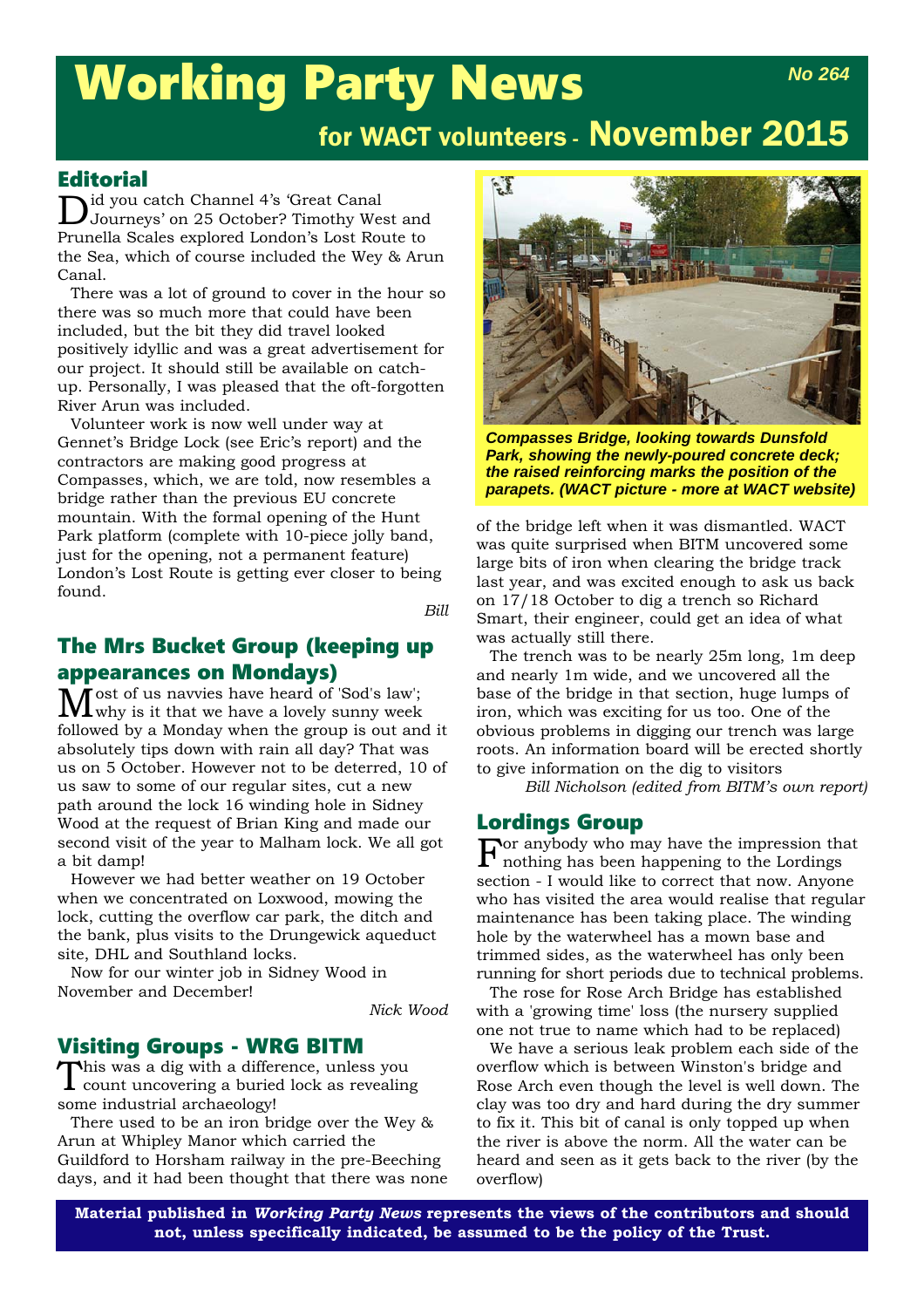We are going to need some extra members to get clay from our clay store (by the tool vault) and get a low-load trailer and smallish tractor and move clay up to near the overflow, followed by ramming it into place.

the canal around the position of the existing farm gate access from the airfield onto the towpath. Unfortunately the airfield drain still entered the canal in the section that we need to pump out and

*Tony Clear*

# Visiting Groups - London WRG

About 10 volunteers from LWRG made their second visit of the year to Compasses Bridge on 24/25 October (see pictures, right).

Dave Evans had set them a number of tasks, the main one of which was to alter the drain outflow on the Fastbridge side of the current causeway. NWPG had started in an earlier dig to place an earth dam across







*London WRG's October visit: (top) building a bund across the canal so that the water level can be lowered, plus new pipe; (above) Martin with a trial panel of Flemish bond brickwork; (leftt). excavations to find the water pipe, we have agreed with Thames Water that we can reduce costs if volunteers can prepare the trench. Pictures from Sally Schupke*

| <b>Working Party Diary</b>                                |                                                         |                                        |  |  |
|-----------------------------------------------------------|---------------------------------------------------------|----------------------------------------|--|--|
| Every Sunday and Thursday                                 | Mainly construction work                                | <b>Contact Eric Walker for details</b> |  |  |
| Usually first & third Mondays of the<br>month             | 'Mrs Bucket' - Keeping Up<br>Appearances                | Details from John Empringham           |  |  |
| Every Wednesday                                           | Mid-Week Working Party<br>Details from Margaret Darvill |                                        |  |  |
| Every Wednesday (plus Thursday<br>and Sunday as required) | Loxwood Link Maintenance<br>Check with Key Baker        |                                        |  |  |
| Every Wednesday                                           | Maintenance sessions at<br>Tickner's Heath Depot        | Contact John Smith/Ken Bacon           |  |  |
| <b>Tuesdays or Fridays</b>                                | Work in Lording's area                                  | Contact Tony Clear for details         |  |  |
| Various Tuesdays                                          | <b>Hedge Laying</b>                                     | <b>Contact Keith Nichols</b>           |  |  |
| Third Saturday of the month                               | Summit level                                            | <b>Contact Dave Evans</b>              |  |  |
|                                                           |                                                         |                                        |  |  |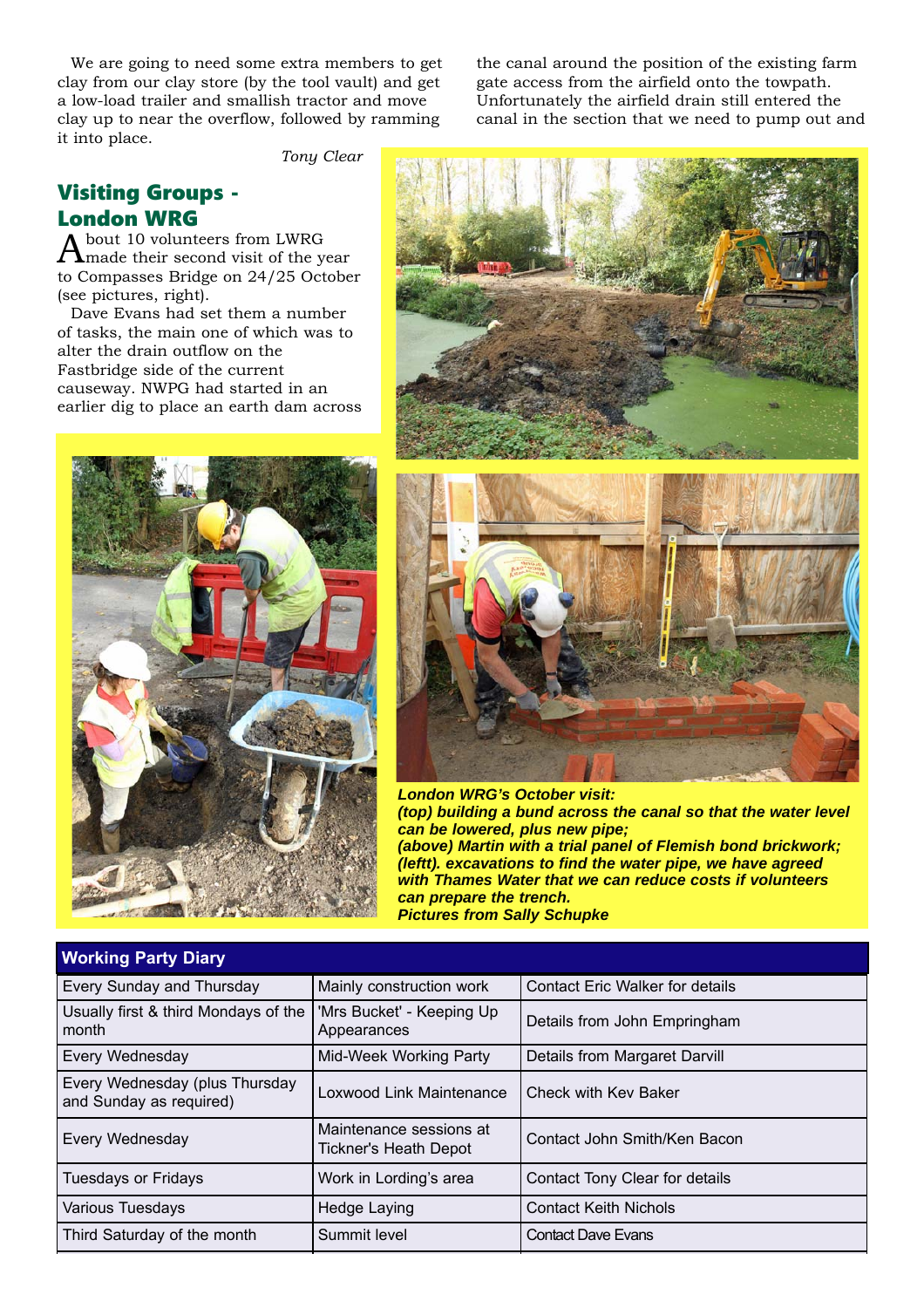clear of silt prior to the removal of the causeway next spring. LWRG redirected this pipe to the north of the dam and completed further work on a new concrete-filled sand bag retaining wall and the dam itself. The section can now be drained and dredged.

Other jobs included further preparatory excavation work for the water main diversion, cutting up concrete blocks for work on the bridge deck once the contractors have finished there and building a sample panel of the proposed Flemish bonded brick facing wall for the bridge. Work on the latter should start soon after Christmas (weather permitting)

*Bill Nicholson*

### Tickner's Heath Depot

This month has seen us eagerly scurrying  $\boldsymbol{\Gamma}$  around the depot moving scrap and clearing what vegetation we could in preparation for the arrival of our new gates and fence. Dave Evans and his crew have worked like Trojans to clear vast areas of the depots scrub which has uncovered areas we never knew existed and it seems as though the depot has doubled in size, certainly down by the Dunsfold road.

At the request of our landlord Dave's crew have also put a more substantial fence along our northern border with Dunsfold Park. We are beginning to look really professional (please keep this to yourselves).

During the month we have also helped Sally Carter, least I hoped we helped, prepare for the grand unveiling of the Hunt Park Viewing Platform. One of our tasks was to make a support for the plaque noting the kind people who donated the funds for the Nature Park. Hopefully it does them justice.

We have also received a rather ancient Seagull outboard motor from Peter Hart, this has set us quite a challenge as all the threads are of a bygone age. For those in the know we mean

Whitworth threads and luckily we still have a few taps, dies and spanners from that era and the team is busy returning it to running order. Thanks to Peter - this has had the team really sweating and taxing their memories of days gone by.

So other than the odd service to generators that's about it for this month Keep smiling. *John Smith*

# Thursday and Sunday Group

At Gennet's Bridge Lock (GBL) the work could now be considered as routine, as much of what we are doing is a repeat of the Southland work. Interestingly there are subtle variations and as each bridge is different, each lock is different too.

At GBL the bridge at the bottom end of the lock is determined by the steel arch. The minimum lock width requirement is 4.4m (14ft 5in) and to this the lock design added a constructional tolerance of 60mm, which the contractor used, in part. This and other variations in the 3D geometry of the end of the lock resulted in some head scratching. Hopefully it will come right in the end.

Next was the setting up of the quoins, another EW attempt to simplify the installation led to a lot of effort being required and "We will not use that method again!" One up, one to go as we go to press.

Backfilling behind the lock was helped by the contractor putting his 3t excavator on the top sill for the weekend before they left site. This enabled us to remove the bank between the lock and the canal and put it in between the lock and towpath. Any water from the canal at that end of the lock is now pumped out into the woods. At the bottom of the lock there is a similar arrangement, but there it pumps down the canal. The rest of the backfill for both sides of the lock came from the stockpile in the woods and that completed phase one of the backfill.

| <b>Name</b>                        | <b>Group/Project</b>                    | Tel                                     | e-mail                            |
|------------------------------------|-----------------------------------------|-----------------------------------------|-----------------------------------|
| Julian Cheek                       | Maintenance coordination   01483 505566 |                                         | julian cheek@weyandarun.co.uk     |
| David Daniels /<br>Northern Office | Visiting working parties                | 01483 505566 Mon-<br>Thurs 8.30-12.30pm | support@weyandarun.co.uk          |
| Dave Evans                         | Health & Safety Officer                 |                                         | compasses@weyandarun.co.uk        |
| <b>Eric Walker</b>                 | Loxwood Projects                        | 07717 855340                            | tsg@weyandarun.co.uk              |
| Margaret Darvill                   | Mid Week Working Party                  | 01483 894606                            | margaret_darvill@weyandarun.co.uk |
| John Empringham                    | <b>Monday Group</b>                     | 01483 562657                            | mondaygroup@weyandarun.co.uk      |
| <b>Kev Baker</b>                   | Loxwood Link                            | 02380 861074                            | loxwoodlink@weyandarun.co.uk      |
| John Smith                         | <b>Tickner's Depot</b>                  | 01903 235790                            | depot@weyandarun.co.uk            |
| <b>Tony Clear</b>                  | Winston Group (Lordings)                | 01903 774 301                           | winstonsgroup@weyandarun.co.uk    |
| <b>Keith Nichols</b>               | Hedge laying                            | 01403 753882                            | hedging@weyandarun.co.uk          |
| <b>Bill Nicholson</b>              | Northern working parties                | 01844 343 369                           | bill@nwpg.org.uk                  |
| Dave Evans                         | Summit working party                    |                                         | compasses@weyandarun.co.uk        |
| <b>Bill Thomson</b>                | <b>Working Party News</b>               | 01903 744767                            | bill_thomson@weyandarun.co.uk     |